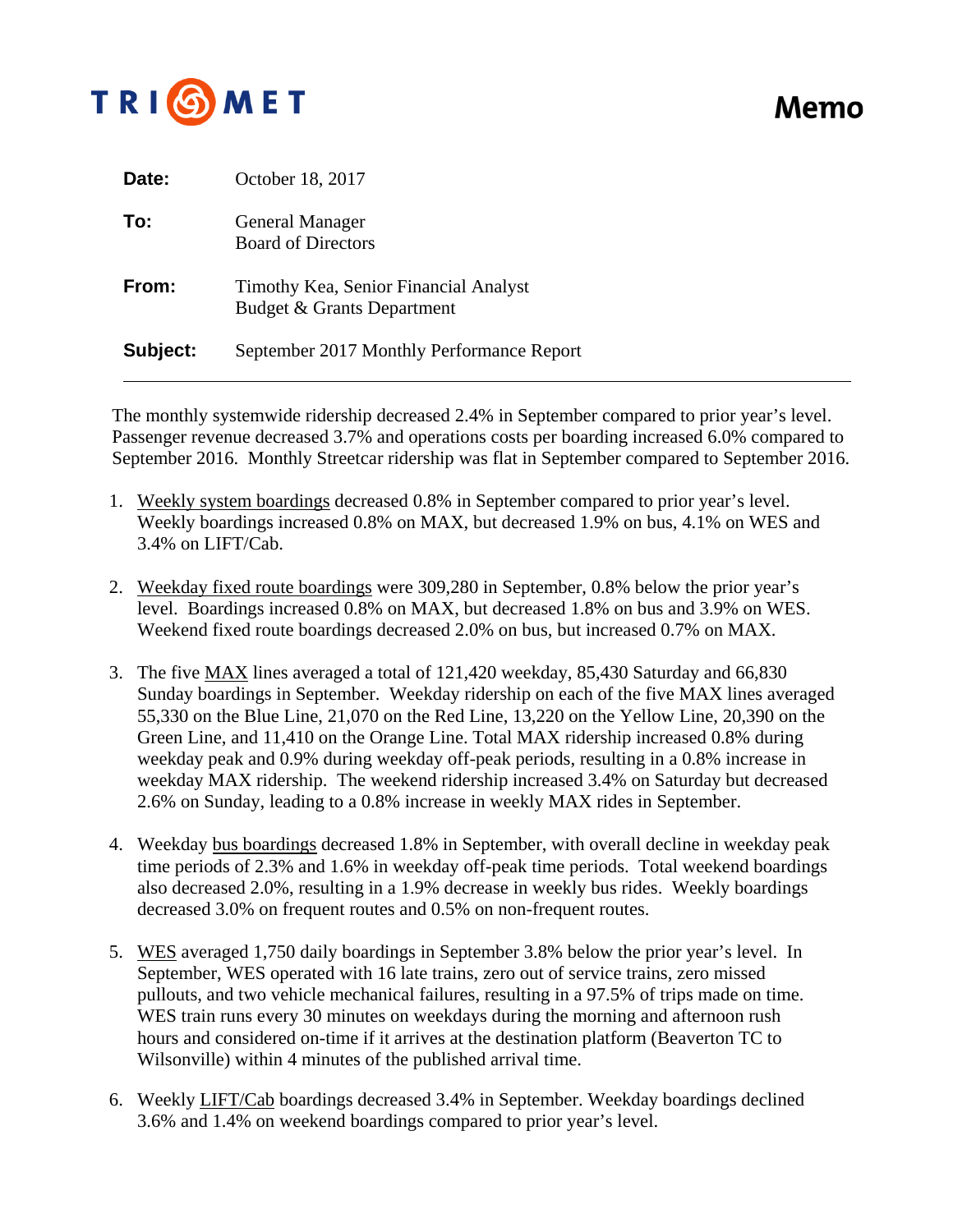- 7. September passenger revenues were \$9.0 million, which is 3.7% below the prior year level.
- 8. Operations cost/boarding measures the direct cost of providing each ride. Operations costs are expenses for labor, energy and expendable supplies to provide transit service and to maintain vehicles and plant facilities. The averaged fixed route operations costs per boarding increased from \$3.17 to \$3.33, or 5.0% compared to September 2016.
- 9. Weekday Streetcar boardings averaged 3,573 on A-Loop, 3,104 on B-Loop and 8,228 on North South (NS) line in September. Streetcar is owned by the City of Portland and operated by TriMet.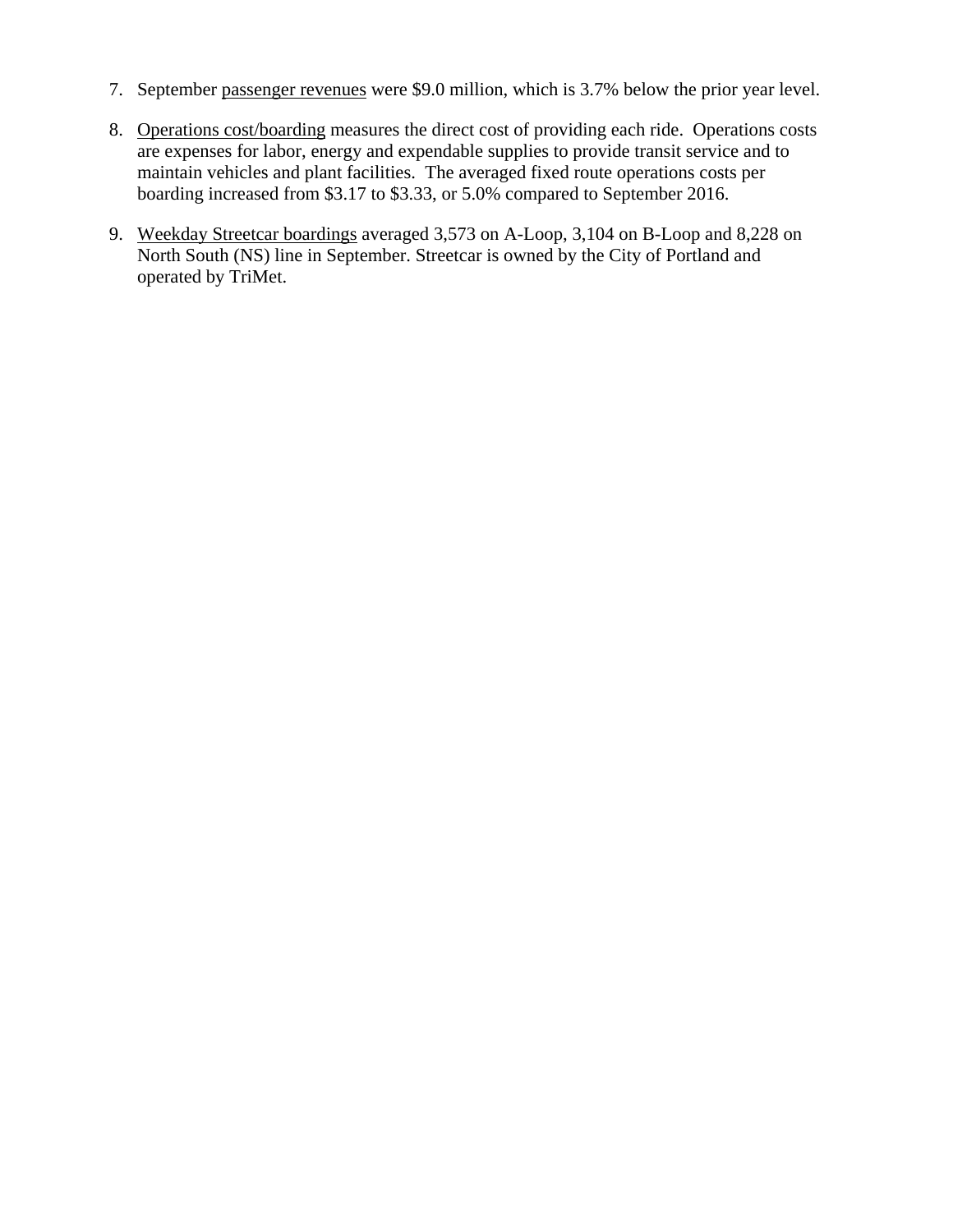| <b>SYSTEM RIDERSHIP SUMMARY</b>                                 |               |                 |          |                |                |          |
|-----------------------------------------------------------------|---------------|-----------------|----------|----------------|----------------|----------|
| <b>Measure</b>                                                  | <b>Sep 17</b> | Sep 16 % Change |          | <b>FY18-TD</b> | <b>FY17-TD</b> | % Change |
| <b>Avg Weekday Boardings</b>                                    |               |                 |          |                |                |          |
| <b>Fixed Route</b>                                              |               |                 |          |                |                |          |
| <b>Bus-Other Service</b>                                        | 87,980        | 88,500          | $-0.6%$  | 84,910         | 85,330         | $-0.5%$  |
| <b>Bus-Frequent Service*</b>                                    | 98,130        | 101,100         | $-2.9%$  | 94,773         | 97,670         | $-3.0\%$ |
| Subtotal All Bus                                                | 186,110       | 189,600         | $-1.8%$  | 179,683        | 183,000        | $-1.8%$  |
| <b>MAX</b>                                                      | 121,420       | 120,400         | 0.8%     | 122,370        | 124,300        | $-1.6%$  |
| <b>Commuter Rail</b>                                            | 1,750         | 1,820           | $-3.8%$  | 1,705          | 1,840          | $-7.3%$  |
| <b>Fixed Route Total</b>                                        | 309,280       | 311,800         | $-0.8%$  | 303,758        | 309,140        | $-1.7%$  |
| Paratransit                                                     |               |                 |          |                |                |          |
| LIFT& Cabs                                                      | 3,550         | 3,683           | $-3.6%$  | 3,406          | 3,626          | $-6.1%$  |
| <b>System Total</b>                                             | 312,830       | 315,508         | $-0.8%$  | 307,164        | 312,766        | $-1.8%$  |
| <b>Avg Weekly Boardings</b>                                     |               |                 |          |                |                |          |
| <b>Fixed Route</b>                                              |               |                 |          |                |                |          |
| <b>Bus-Other Service</b>                                        | 509,100       | 511,600         | $-0.5%$  | 493,673        | 495,467        | $-0.4%$  |
| <b>Bus-Frequent Service*</b>                                    | 607,000       | 625,800         | $-3.0%$  | 590,967        | 608,700        | $-2.9%$  |
| <b>Subtotal All Bus</b>                                         | 1,116,100     | 1,137,400       | $-1.9%$  | 1,084,640      | 1,104,167      | $-1.8%$  |
| <b>MAX</b>                                                      | 759,400       | 753,200         | 0.8%     | 767,343        | 783,108        | $-2.0%$  |
| <b>Commuter Rail</b>                                            | 8,750         | 9,120           | $-4.1%$  | 8,525          | 9,217          | $-7.5%$  |
| <b>Fixed Route Total</b>                                        | 1,884,240     | 1,899,725       | $-0.8%$  | 1,860,508      | 1,896,492      | $-1.9%$  |
| Frequent Bus % of Total Bus                                     | 54.4%         | 55.0%           | $-0.6%$  | 54.5%          | 55.1%          | $-0.6%$  |
| Paratransit                                                     |               |                 |          |                |                |          |
| LIFT & Cabs                                                     | 19,942        | 20,638          | $-3.4%$  | 19,252         | 20,375         | $-5.5%$  |
| <b>System Total</b>                                             | 1,904,182     | 1,920,363       | $-0.8\%$ | 1,879,760      | 1,916,867      | $-1.9%$  |
| <b>Operations Cost / Boarding Ride **</b><br><b>Fixed Route</b> |               |                 |          |                |                |          |
| <b>Bus-Other Service</b>                                        | \$4.38        | \$3.97          | 10.33%   | \$4.25         | \$3.92         | 8.42%    |
| Bus-Frequent Service*                                           | \$3.19        | \$2.90          | 10.00%   | \$3.10         | \$2.86         | 8.39%    |
| <b>Subtotal All Bus</b>                                         | \$3.73        | \$3.38          | 10.36%   | \$3.62         | \$3.33         | 8.71%    |
| <b>MAX</b>                                                      | \$2.61        | \$2.69          | $-2.97%$ | \$2.68         | \$2.46         | 8.94%    |
| <b>Commuter Rail</b>                                            | \$16.48       | \$16.28         | 1.23%    | \$16.50        | \$14.32        | 15.22%   |
| <b>Fixed Route Total</b>                                        | \$3.33        | \$3.17          | 5.05%    | \$3.29         | \$3.02         | 8.94%    |
| <b>Paratransit</b>                                              |               |                 |          |                |                |          |
| LIFT & Cabs                                                     | \$39.19       | \$33.43         | 17.23%   | \$37.95        | \$34.02        | 11.55%   |
| <b>System Total</b>                                             | \$3.70        | \$3.49          | 6.02%    | \$3.64         | \$3.35         | 8.66%    |

\* Frequent Bus lines are those operating at headways of 15 minutes or less.

All other bus lines, plus special services are included under "Other Bus Services".

\*\* Operations Cost: Expenses for labor, energy and expendable supplies required to provide transit service and maintain vehicles and plant facilities. Does not include General and Administrative, interest or depreciation.

TK

**i**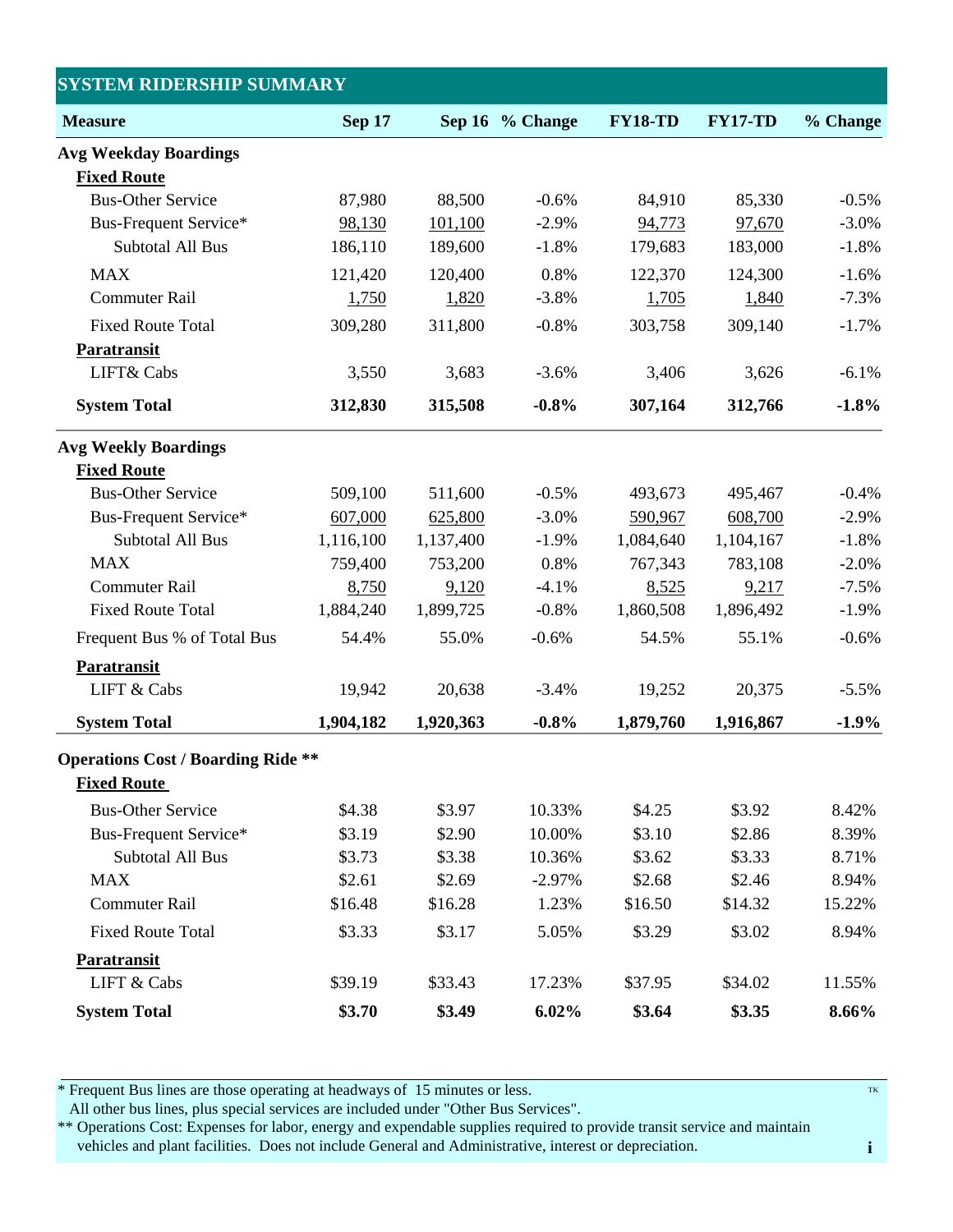| <b>KEY INDICATOR PERFORMANCE REPORT (FIXED ROUTE)</b>  |               |               |           |                |                |           |  |
|--------------------------------------------------------|---------------|---------------|-----------|----------------|----------------|-----------|--|
|                                                        | <b>Sep 17</b> | <b>Sep 16</b> | % Change  | <b>FY18-TD</b> | <b>FY17-TD</b> | % Change  |  |
| Ridership (Bus, MAX, WES)                              |               |               |           |                |                |           |  |
| Avg. Weekday Boarding Rides                            | 309,280       | 311,800       | $-0.81%$  | 303,760        | 309,140        | $-1.74%$  |  |
| Avg. Weekday Originating Rides                         | 240,649       | 242,572       | $-0.79%$  | 236,430        | 240,600        | $-1.73%$  |  |
| Monthly Boarding Rides/Rev. Hour                       | 53.81         | 55.07         | $-2.30%$  | 54.00          | 55.35          | $-2.44%$  |  |
| <b>Revenue &amp; Cost Efficiency (Bus, MAX, WES)</b>   |               |               |           |                |                |           |  |
| Passenger Revenue/System Cost                          | 25.80%        | 27.43%        | $-1.63%$  | 26.58%         | 29.15%         | $-2.57%$  |  |
| <b>System Cost/Boarding Ride</b>                       | \$4.36        | \$4.17        | 4.56%     | \$4.28         | \$3.96         | 8.08%     |  |
| System Cost/Vehicle Hour<br>(Adj. CPI to Prior Year)   | \$171.18      | \$175.05      | $-2.21%$  | \$168.60       | \$167.35       | 0.75%     |  |
| <b>Labor Productivity (Bus, MAX, WES)</b>              |               |               |           |                |                |           |  |
| Bus & Rail Operator<br>Attendance                      | 89.39%        | 90.62%        | $-1.23%$  | 89.59%         | 90.20%         | $-0.62%$  |  |
| Bus & Rail Maintenance<br>Attendance                   | 94.53%        | 94.69%        | $-0.17%$  | 94.29%         | 94.64%         | $-0.34%$  |  |
| WES Maintenance & Admin<br>Attendance                  | 97.83%        | 96.85%        | 0.98%     | 94.01%         | 95.44%         | $-1.43%$  |  |
| <b>Weekly Boarding Rides</b><br>Per Full Time Employee | 669.3         | 690.6         | $-3.09%$  | 660.3          | 694.7          | $-4.94%$  |  |
| <b>Service Supplied (Bus, MAX, WES)</b>                |               |               |           |                |                |           |  |
| <b>Bus Miles Between Mechanical</b>                    |               |               |           |                |                |           |  |
| Failures - Lost Service                                | 14,660        | 11,271        | 30.07%    | 14,148         | 10,803         | 30.96%    |  |
| Bus Collisions/100,000 Miles                           | 3.21          | 2.38          | 34.87%    | 2.83           | 2.23           | 26.91%    |  |
| <b>Bus % Maintained Pullouts</b>                       | 99.97%        | 99.94%        | 0.03%     | 99.92%         | 99.88%         | 0.05%     |  |
| Bus On-Time Performance(1)                             | 82.60%        | 80.70%        | 1.90%     | 83.33%         | 80.97%         | 2.37%     |  |
| MAX Car Miles/Svc Delay Defects(2)                     | 9,852         | 7,456         | 32.13%    | 8,613          | 7,094          | 21.42%    |  |
| MAX Collisions/100,000 Miles                           | 0.80          | 1.34          | $-40.30%$ | 1.29           | 1.49           | $-13.42%$ |  |
| <b>MAX % Maintained Pullouts</b>                       | 100.00%       | 99.59%        | 0.41%     | 99.98%         | 99.60%         | 0.38%     |  |
| MAX On-Time Performance(1)                             | 87.20%        | 86.00%        | 1.20%     | 85.57%         | 84.97%         | 0.60%     |  |
| WES Miles/Relevant Failure                             | 4,704         | 9,878         | $-52.38%$ | 9,682          | 10,001         | $-3.18%$  |  |
| <b>WES Collisions</b>                                  | 0.00          | 0.00          | N/A       | 0.00           | 0.00           | N/A       |  |
| WES % Maintained Trips                                 | 100.00%       | 100.00%       | 0.00%     | 98.02%         | 99.66%         | $-1.64%$  |  |
| WES On-Time Performance(1)                             | 97.50%        | 98.40%        | $-0.90%$  | 93.47%         | 95.67%         | $-2.20%$  |  |

(1) By departures at route timepoints  $T<sup>K</sup>$ 

**ii** (2) Eff. Jan 2017, MAX car miles divided by in-service delays(>5 mins w/mech incident) and mainline failures(out of service).